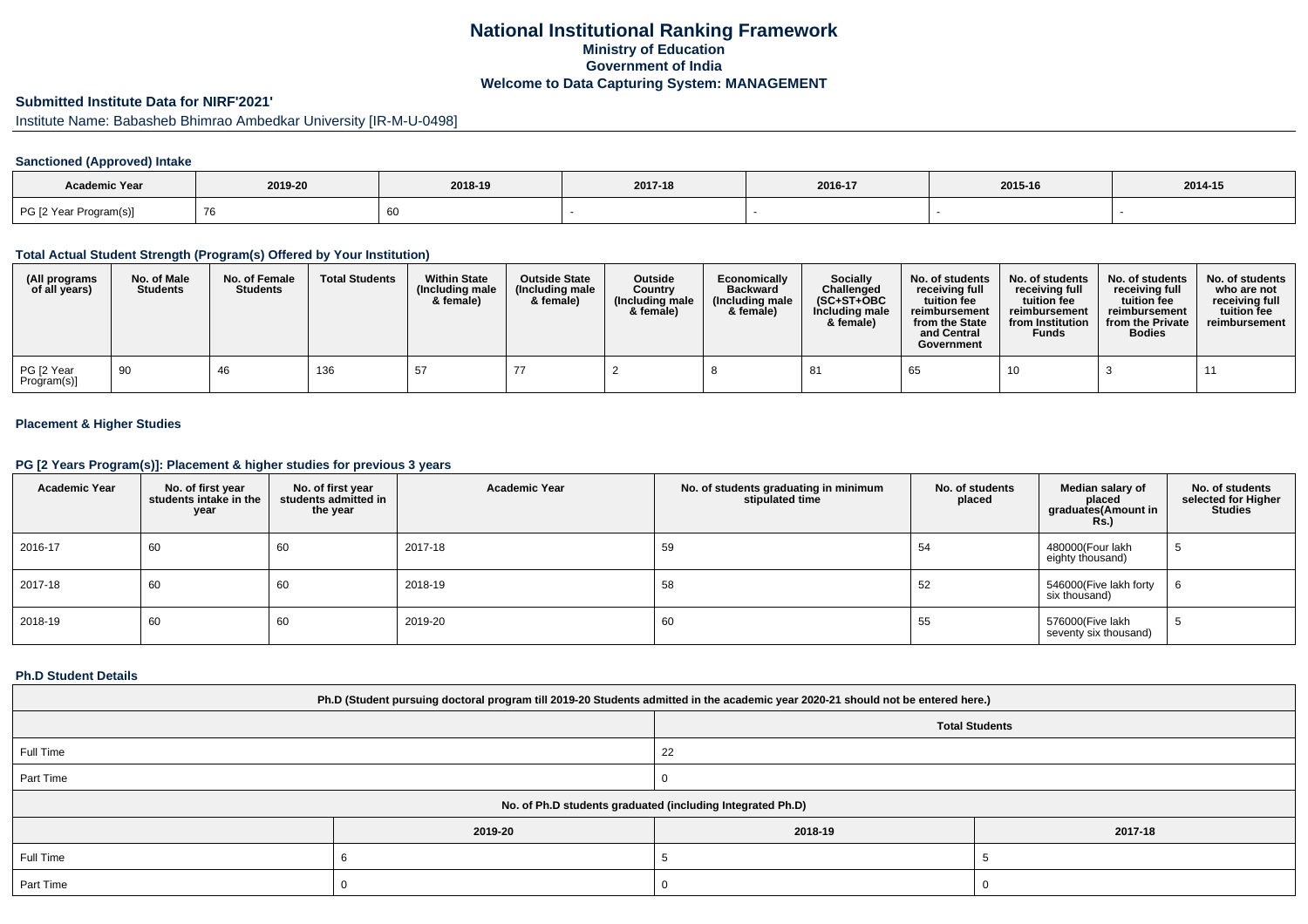### **Financial Resources: Utilised Amount for the Capital expenditure for previous 3 years**

| <b>Academic Year</b>                                                                                                                                                           | 2019-20                                                                       | 2018-19                                                                        | 2017-18                                                                 |  |  |  |  |  |
|--------------------------------------------------------------------------------------------------------------------------------------------------------------------------------|-------------------------------------------------------------------------------|--------------------------------------------------------------------------------|-------------------------------------------------------------------------|--|--|--|--|--|
|                                                                                                                                                                                | <b>Utilised Amount</b>                                                        | <b>Utilised Amount</b>                                                         | <b>Utilised Amount</b>                                                  |  |  |  |  |  |
| Annual Capital Expenditure on Academic Activities and Resources (excluding expenditure on buildings)                                                                           |                                                                               |                                                                                |                                                                         |  |  |  |  |  |
| Library (Books, Journals and e-Resources only)                                                                                                                                 | 2540260 (Twenty Five Lakhs Forty Thousand Two Hundred<br>and Sixty)           | 2695451 (Twenty Six Lakhs Ninety Five Thousand Four<br>Hundred and Fifty One ) | 1525300 (Fifteen Lakhs Twenty Five Thousand and Three<br>Hundred)       |  |  |  |  |  |
| Expenditure on setting up/upgradation of laboratory                                                                                                                            | 1492652 (Fourteen Lakhs Ninety Two Thousand and Six<br>Hundred and Fifty Two) | 1256723 (Twelve Lakhs Fifty Six Thousand Seven Hundred<br>Twenty Three)        | 1178950 (Eleven Lakhs Seventy Eight Thousand Nine<br>Hundred and Fifty) |  |  |  |  |  |
| Other expenditure on creation of Capital Assets (For setting up<br>classrooms, seminar hall, conference hall, library excluding<br>expenditure on Land , Building, Roads etc.) | 2274650 (Twenty Two Lakhs Seventy Four Thousand Six<br>Hundred and Fifty)     | 1984632 (Nineteen Lakhs Eighty Four Thousand Six Hundred<br>and Thirty Two)    | 1822032 (Eighteen Lakhs Twenty Two Thousand and Thirty<br>Two)          |  |  |  |  |  |

### **Financial Resources: Utilised Amount for the Operational expenditure for previous 3 years**

| <b>Academic Year</b>                                                                                                                                                                           | 2019-20                                                                                   | 2018-19                                                                      | 2017-18                                                                           |  |  |  |  |  |
|------------------------------------------------------------------------------------------------------------------------------------------------------------------------------------------------|-------------------------------------------------------------------------------------------|------------------------------------------------------------------------------|-----------------------------------------------------------------------------------|--|--|--|--|--|
| <b>Utilised Amount</b>                                                                                                                                                                         |                                                                                           | <b>Utilised Amount</b>                                                       | <b>Utilised Amount</b>                                                            |  |  |  |  |  |
| <b>Annual Operational Expenditure</b>                                                                                                                                                          |                                                                                           |                                                                              |                                                                                   |  |  |  |  |  |
| Salaries (Teaching and Non Teaching staff)                                                                                                                                                     | 16295424 (One Crore Sixty Two Lakhs Ninety Five Thousand<br>Four Hundred and Twenty Four) | 15820800 (One Crore Fifty Eight Lakhs and Eight Hundred)                     | 15360790 (One Crore Fifty Three Lakhs Sixty Thousand Seven<br>Hundred and Ninety) |  |  |  |  |  |
| Maintenance of Academic Infrastructure or consumables and<br>other running expenditures(excluding maintenance of hostels<br>and allied services, rent of the building, depreciation cost, etc) | 2545684 (Twenty Five Lakhs Forty Five Thousand Six Hundred<br>and Eighty Four)            | 2152361 (Twenty One Lakhs Fifty Two Thousand Three<br>Hundred and Sixty One) | 1578940 (Fifteen Lakhs Seventy Eight Thousand Nine<br>Hundred and Forty)          |  |  |  |  |  |
| Seminars/Conferences/Workshops                                                                                                                                                                 | 1186461 (Eleven Lakhs Eighty Six Thousand Four Hundred<br>and Sixty One)                  | 1062537 (Ten Lakhs Sixty Two Thousand Five Hundred and<br>Thirty Seven)      | 943521 (Nine Lakh Forty Three Thousand Five Hundred and<br>Twenty One)            |  |  |  |  |  |

### **Sponsored Research Details**

| <b>Financial Year</b>                    | 2019-20                                                 | 2018-19                                                        | 2017-18                                                  |
|------------------------------------------|---------------------------------------------------------|----------------------------------------------------------------|----------------------------------------------------------|
| Total no. of Sponsored Projects          |                                                         |                                                                |                                                          |
| Total no. of Funding Agencies            |                                                         |                                                                |                                                          |
| Total Amount Received (Amount in Rupees) | 725120                                                  | 1065423                                                        | 1596460                                                  |
| Amount Received in Words                 | Seven Lakhs Twenty Five Thousand One Hundred and Twenty | Ten Lakhs Sixty Five Thousand Four Hundred and Twenty<br>Three | Fifteen Lakhs Ninety Six Thousand Four Hundred and Sixty |

# **Consultancy Project Details**

| <b>Financial Year</b>                    | 2019-20                                                        | 2018-19                                                     | 2017-18                                                |
|------------------------------------------|----------------------------------------------------------------|-------------------------------------------------------------|--------------------------------------------------------|
| Total no. of Consultancy Projects        |                                                                |                                                             |                                                        |
| Total no. of Client Organizations        |                                                                |                                                             |                                                        |
| Total Amount Received (Amount in Rupees) | 984531                                                         | 856484                                                      | 625840                                                 |
| Amount Received in Words                 | Nine Lakhs Eighty Four Thousand Five Hundred and Thirty<br>One | Eight Lakhs Fifty Six Thousand Four Hundred and Eighty Four | Six Lakhs Twenty Five Thousand Eight Hundred and Forty |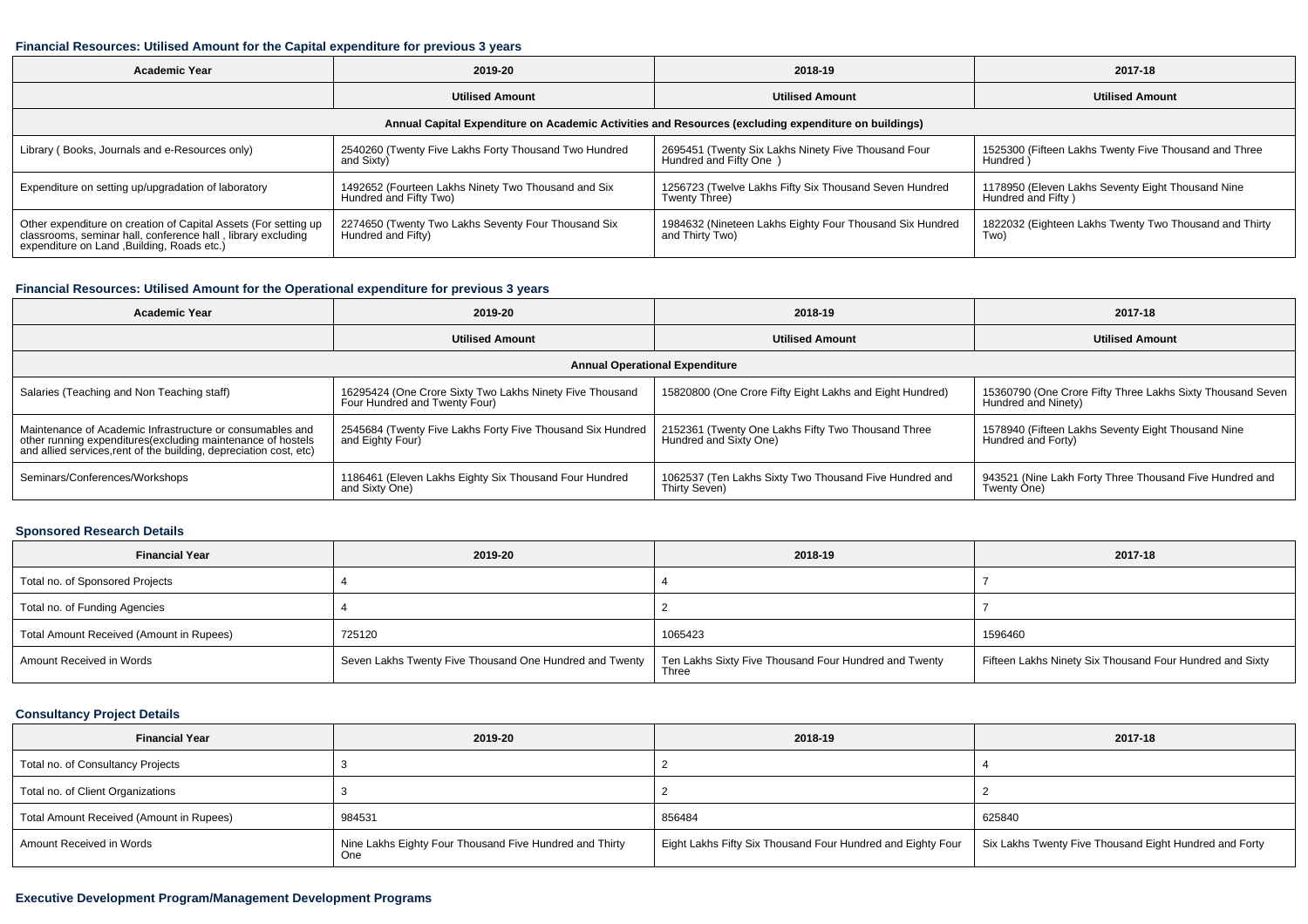| <b>Financial Year</b>                                                             | 2019-20                                      | 2018-19                         | 2017-18                          |
|-----------------------------------------------------------------------------------|----------------------------------------------|---------------------------------|----------------------------------|
| Total no. of Executive Development Programs/ Management<br>Development Programs   |                                              |                                 |                                  |
| Total no. of Participants                                                         | 131                                          | 144                             | 116                              |
| Total Annual Earnings (Amount in Rupees)(Excluding Lodging<br>& Boarding Charges) | 458500                                       | 468000                          | 348000                           |
| <b>Total Annual Earnings in Words</b>                                             | Four Lakhs Fifty Eight Thousand five hundred | Four Lakhs Sixty Eight Thousand | Three Lakhs forty eight Thousand |

## **PCS Facilities: Facilities of physically challenged students**

| 1. Do your institution buildings have Lifts/Ramps?                                                                                                        | Yes, more than 80% of the buildings |
|-----------------------------------------------------------------------------------------------------------------------------------------------------------|-------------------------------------|
| 2. Do your institution have provision for walking aids, includingwheelchairs and transportation from one building to another for<br>handicapped students? | Yes                                 |
| 3. Do your institution buildings have specially designed toilets for handicapped students?                                                                | Yes, more than 80% of the buildings |

# **Faculty Details**

| Srno           | Name                       | Age | Designation            | Gender | Qualification | Experience (In<br>Months) | <b>Is Associated</b><br><b>Last Year</b> | Currently<br>working with<br>institution? | <b>Joining Date</b> | <b>Leaving Date</b>      | <b>Association type</b> |
|----------------|----------------------------|-----|------------------------|--------|---------------|---------------------------|------------------------------------------|-------------------------------------------|---------------------|--------------------------|-------------------------|
| 1              | Kushendra Mishra           | 43  | Professor              | Male   | Ph.D          | 240                       | Yes                                      | Yes                                       | 19-07-2011          | $\overline{\phantom{a}}$ | Regular                 |
| $\overline{2}$ | Taruna                     | 40  | Assistant<br>Professor | Female | Ph.D          | 198                       | Yes                                      | Yes                                       | 03-12-2014          | $\overline{\phantom{a}}$ | Regular                 |
| 3              | Ramesh Kumar<br>Chaturvedi | 45  | Assistant<br>Professor | Male   | Ph.D          | 245                       | Yes                                      | Yes                                       | 01-12-2015          | --                       | Regular                 |
| $\overline{4}$ | Lata Bajpai Singh          | 40  | Assistant<br>Professor | Female | Ph.D          | 180                       | Yes                                      | Yes                                       | 21-11-2017          | $\overline{\phantom{a}}$ | Regular                 |
| 5              | Shahshi Bharti             | 32  | Assistant<br>Professor | Female | Ph.D          | 99                        | Yes                                      | Yes                                       | 28-08-2017          | $\overline{\phantom{a}}$ | Adhoc /<br>Contractual  |
| 6              | Kainat Siddiqui            | 35  | Assistant<br>Professor | Female | Ph.D          | 108                       | Yes                                      | Yes                                       | 10-10-2019          | $\overline{\phantom{a}}$ | Adhoc /<br>Contractual  |
| $\overline{7}$ | Jamal Abdul Nasir          | 30  | Assistant<br>Professor | Male   | Ph.D          | 60                        | Yes                                      | Yes                                       | 05-09-2019          | $\overline{\phantom{a}}$ | Adhoc /<br>Contractual  |
| 8              | Gulrukh Salim              | 28  | Assistant<br>Professor | Female | Ph.D          | 32                        | Yes                                      | Yes                                       | 08-08-2018          | $\overline{\phantom{a}}$ | Adhoc /<br>Contractual  |
| 9              | Suman Devi                 | 32  | Assistant<br>Professor | Female | Ph.D          | 97                        | Yes                                      | Yes                                       | 28-08-2019          | $\overline{\phantom{a}}$ | Adhoc /<br>Contractual  |
| 10             | Asim Hasan                 | 31  | Assistant<br>Professor | Male   | Ph.D          | 64                        | Yes                                      | Yes                                       | 01-07-2019          | ⊶.                       | Adhoc /<br>Contractual  |
| 11             | Sushama Rani               | 33  | Assistant<br>Professor | Female | Ph.D          | 102                       | Yes                                      | Yes                                       | 01-08-2019          | --                       | Adhoc /<br>Contractual  |
| 12             | Nadeem                     | 31  | Assistant<br>Professor | Male   | Ph.D          | 62                        | Yes                                      | Yes                                       | 01-08-2019          | $\overline{\phantom{a}}$ | Adhoc /<br>Contractual  |
| 13             | Rakesh Kumar               | 31  | Assistant<br>Professor | Male   | Ph.D          | 64                        | Yes                                      | Yes                                       | 01-08-2019          | ۰.                       | Adhoc /<br>Contractual  |
| 14             | Suhel Ahmed                | 35  | Assistant<br>Professor | Male   | Ph.D          | 107                       | Yes                                      | Yes                                       | 21-01-2019          | --                       | Adhoc/<br>Contractual   |